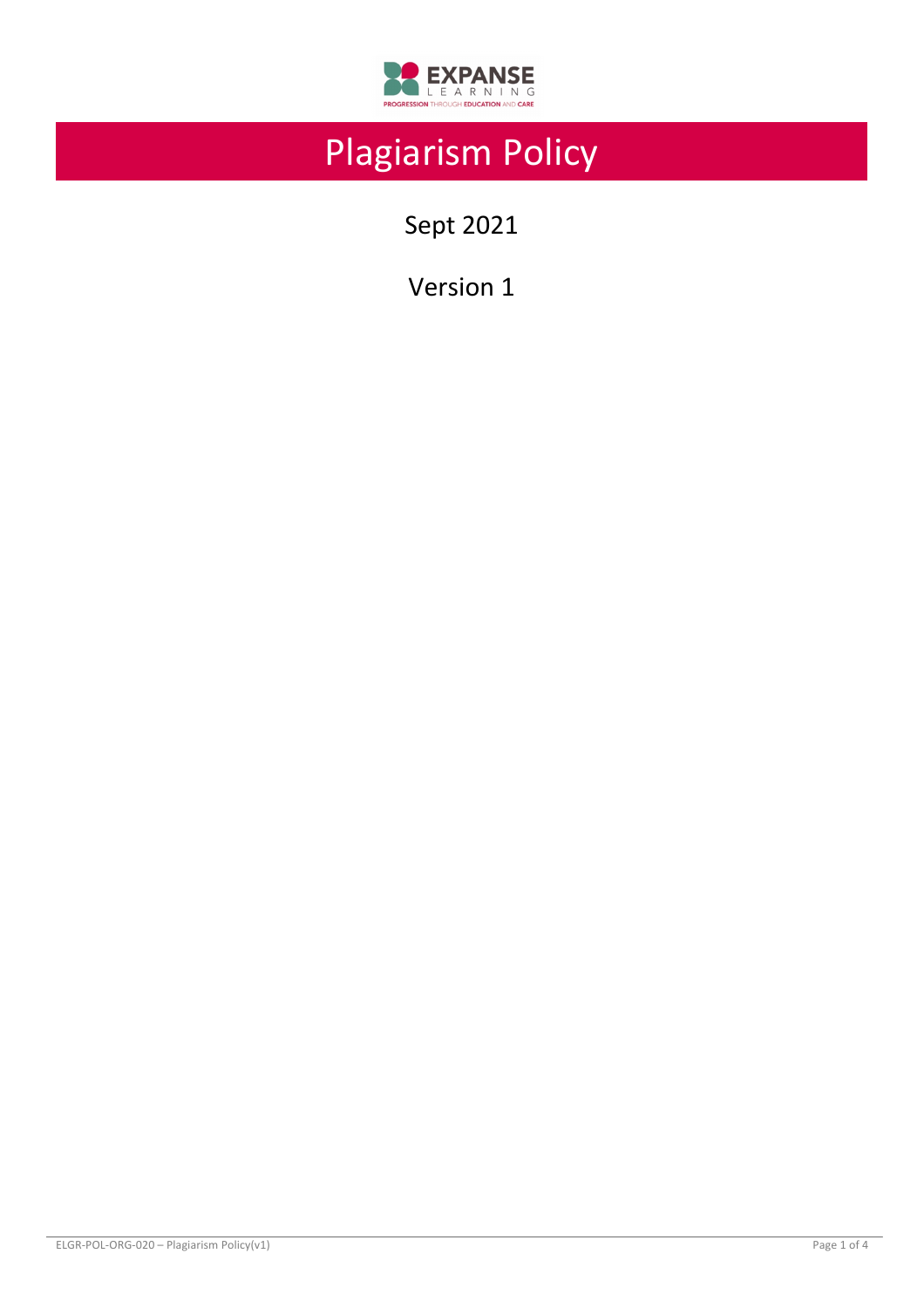This policy applies to all staff at Expanse Learning.

## **Academic Honesty & Integrity**

### **2. Academic Standards**

Expanse Learning reminds students that they must take responsibility to familiarise themselves with, and abide by, the rules, regulations and ethical standards that are associated with education. Students at Expanse Learning are part of an academic community that values trust, fairness and respect and when you enrol you are agreeing to abide by the regulations and to act with honesty and integrity.

### **3. Expectations**

We expect all students to embrace the values of the academic community and to reflect this by producing assessments in which the work submitted cites the correct sources and is the student's own work. Students who fail to do so are undermining the fundamental values of the academic community to which they belong.

#### **4. Academic Judgment**

The majority of students embrace and respect the values of their academic community but there is a small minority who may try to gain an unfair advantage by cheating. Academic members of staff at Expanse Learning have significant knowledge and expertise in detecting acts of academic misconduct in particular plagiarism.

#### **5. Responsibilities**

At Expanse Learning academic honesty and integrity underpins academic success, and as a student of Expanse Learning it is expected that you will:

- $\circ$  Respect your academic community by behaving with academic integrity and honesty.
- o Use the correct citation conventions in all aspects of your work.
- o Write all summative assessments independently, unless permitted to do otherwise.
- o Sign a declaration with each assessment that the assignment submitted is your own work.
- $\circ$  Seek help if you are unsure what is meant by the term plagiarism and collusion.

### **6. Academic Misconduct**

Academic misconduct is categorised into three areas: plagiarism, collusion and cheating through deception and fraud. All allegations of academic misconduct will be thoroughly investigated and may result in action being taken. If found guilty the penalties range from an admonishment to expulsion depending on the severity of the act or if it a second offence.

### **7. Plagiarism**

Plagiarism is the taking of another person's thoughts, words, results, judgements, ideas, images etc., and presenting them as your own. All work submitted as part of the requirements for any examination or assessment and must be expressed in the student's own words and incorporate their own ideas and judgments. Direct quotations from the published or unpublished work of others, including that of other students, must always be identified as such by being placed inside quotation marks with a full reference to the source provided in the proper form.

Paraphrasing – using other words to express another person's ideas or judgments – must also be acknowledged and referenced in the appropriate manner. In the same way, the authors of images and audio-visual presentations must be acknowledged. Plagiarism is the most common form of academic misconduct, and may arise intentionally or otherwise (e.g. through negligence, poor scholarship or lack of understanding). Expanse Learning is committed to ensuring that students have appropriate guidance and opportunities to familiarise themselves with this concept and the measures which students should take to avoid plagiarism in their work. However, there is also a requirement for students to take responsibility for their academic work and to comply with Expanse Learnings standards and requirements.

Examples of plagiarism include but are not limited to:

- $\circ$  Copying a student should not copy someone else's work or thoughts and pass this off as their own, even if s/he has their permission
- $\circ$  Copying a student should not insert the writing or thoughts of others into their written work without the correct referencing
- $\circ$  Copy and paste a student may not copy text verbatim and pass this off as their own, without using quotation marks and citing the original source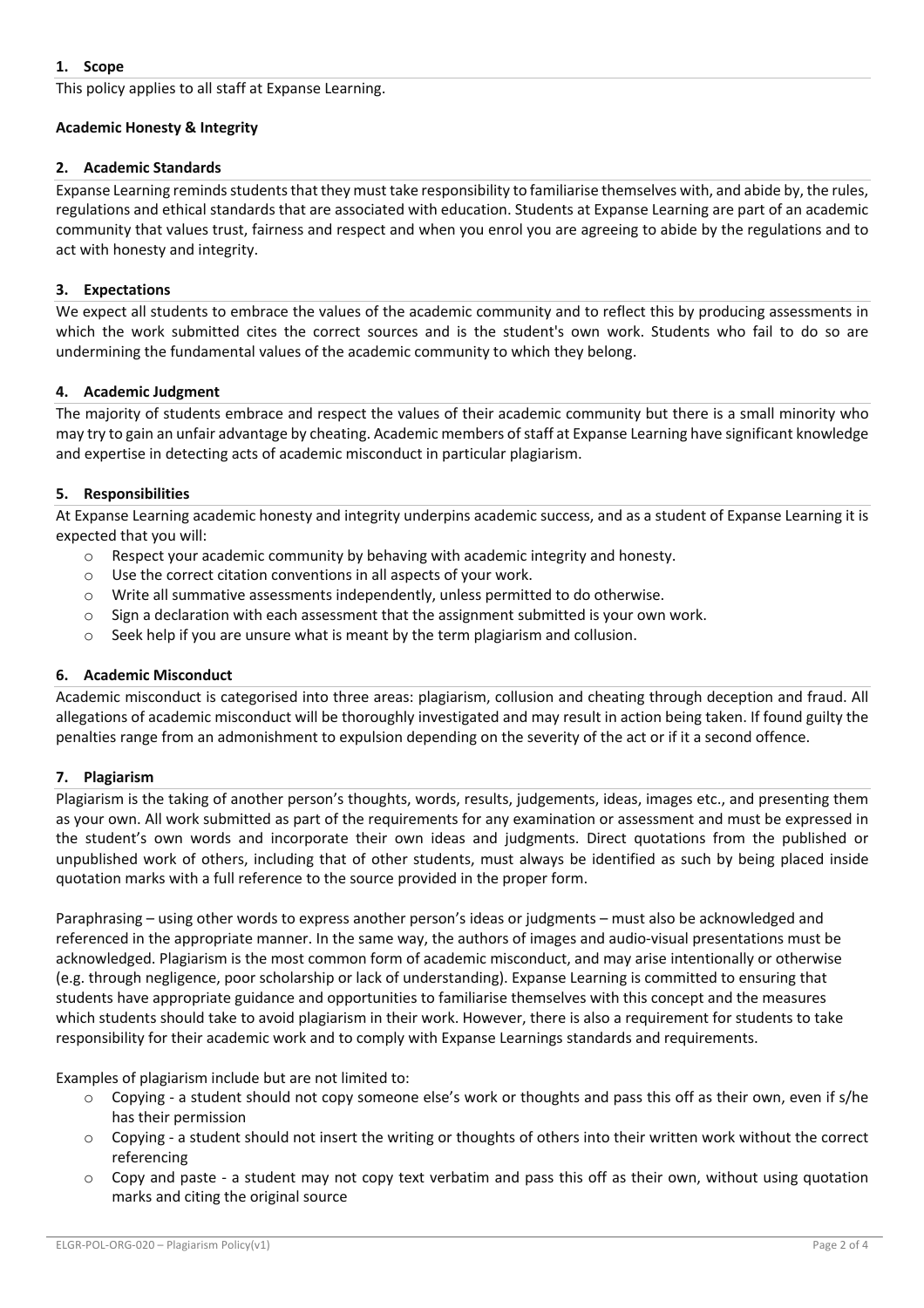- $\circ$  Paraphrasing avoid closely paraphrasing someone else's work (e.g. by changing the order of the words slightly); either quote the work directly using quotation marks or put the ideas completely in your own words. Remember either way you must acknowledge the source using the appropriate citation conventions
- $\circ$  Self-plagiarism -when students submit the same piece of work (or a significant part thereof) for different assessments – students can only be given credit once for any given piece of work
- $\circ$  Essay banks when students submit an assessment that has been written by a third party or obtained from a professional writing 'service'.

# **8. Collusion**

Collusion is when two or more students collaborate, without permission from the programme of study, to produce individual assessments that when compared significantly over-lap in content, order, structure and format. Collusion is an issue of personal integrity and ethics; students who collude are acting dishonestly.

Examples of collusion include but are not limited to:

- o Unauthorised collaboration between students to produce the same or substantially similar pieces of work which they then claim as their own
- $\circ$  Essay banks when a student submits an assessment that has been written by a third party or obtained from a professional writing 'service'
- o Allowing another student to submit your work (in part or as a whole) as his or her own.

### **9. Cheating**

Acting in a dishonest way to gain an unfair advantage is cheating.

Examples include but are not limited to:

- o making up or falsifying data for an assignment such as a research project
- o falsifying medical conditions or evidence to gain an advantage (e.g. deadline extension)
- o taking unauthorised material into an examination
- o not complying with the instructions on an examination paper
- o not complying with the instructions of an invigilator
- o copying someone else's work during an examination
- o talking to other students whilst under examination conditions
- o using unauthorised aids (e.g. a calculator) during an examination when not expressly permitted.

#### **10. Sanctions**

Instances of academic misconduct will be investigated and appropriate actions will be taken.

### **11. Monitoring arrangements**

This policy will be reviewed every 12 months but can be revised as needed.